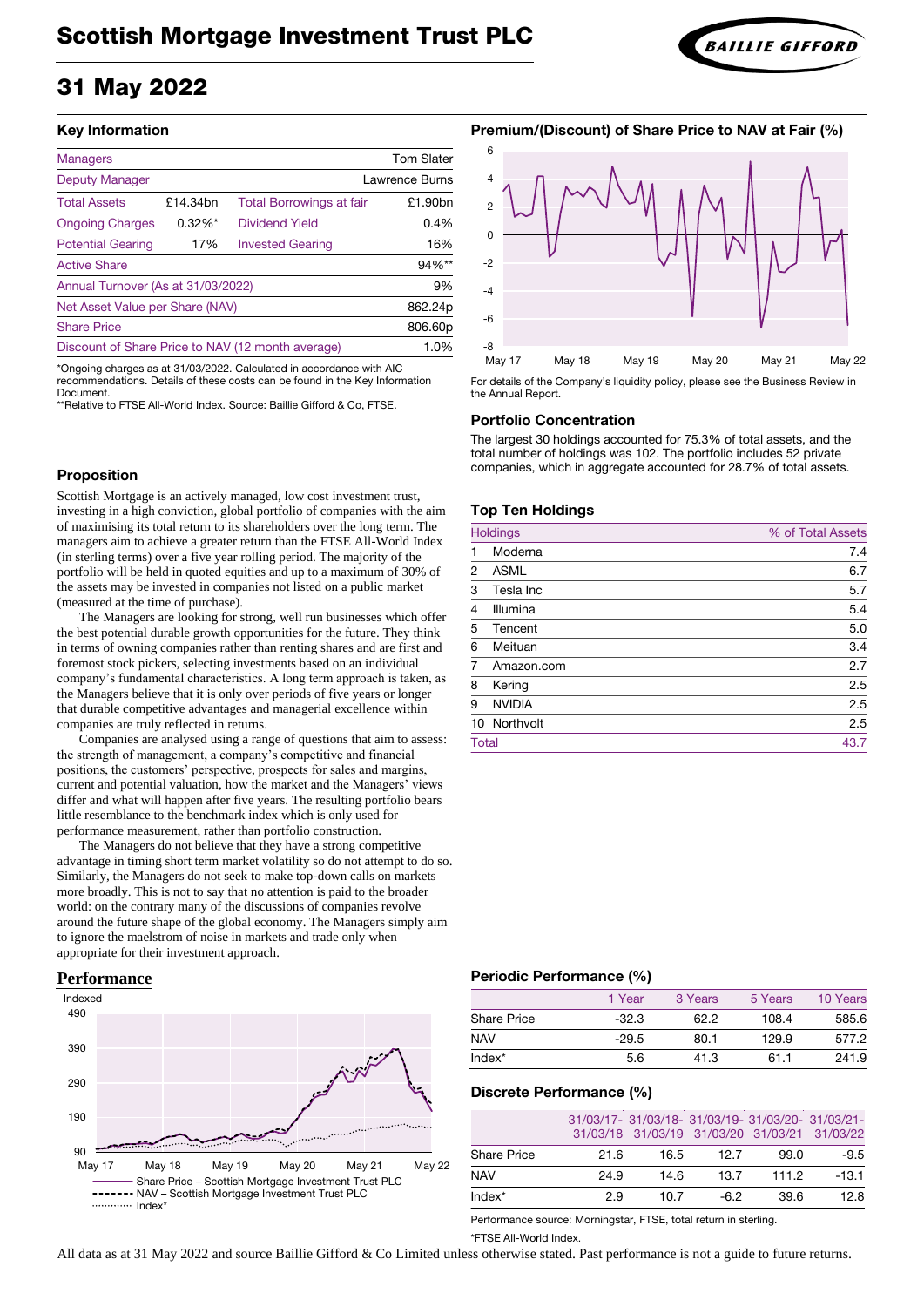# **Additional Trust Information**

Full product details, including a Key Information Document, the possible effect of charges on an investment, are available on request, please see below for contact details.

In this document all references to NAV and NAV performance are calculated with borrowings deducted at fair value. Borrowings at fair value is borrowings (if any) at an estimate of their market worth.

All performance figures are in sterling terms, total return – that is, with any dividends reinvested. The graph represents five years' performance, to the date at the top of the document, and has been indexed to start at 100 (this aids comparison and is not a reflection of actual values at any given date). The discrete performance table is updated quarterly.

Gearing is calculated according to Association of Investment Companies (AIC) guidelines. The potential gearing figure reflects the amount of borrowings drawn expressed as a percentage of shareholders' funds. The invested gearing figure reflects the amount of borrowings at par less cash and cash equivalents actively invested, expressed as a percentage of shareholders' funds.

Active share, a measure of how actively a portfolio is managed, is the percentage of the portfolio that differs from its benchmark. It is calculated by deducting from 100 the percentage of the portfolio that overlaps with the benchmark. An active share of 100 indicates no overlap with the benchmark and an active share of zero indicates a portfolio that tracks the benchmark.

Annual turnover is reported from the preceding financial year end to the date shown and is calculated by dividing sales by the average of the opening and closing investment portfolio on an annualised basis.

A negative cash position may sometimes occur due to obligations awaiting settlement.

Baillie Gifford & Co Limited's annual remuneration is 0.30% on the first £4 billion and thereafter 0.25% of total assets less current liabilities (excluding short-term borrowings for investment purposes), calculated and payable on a quarterly basis.

The ongoing charges figure represents the total operating costs of the Trust divided by the average net assets (with debt at fair value) as disclosed in the most recently published Annual Report.

The dividend yield quoted is historical. It is based on dividends paid by the Trust in the previous 12 months as a percentage of the share price.

All figures are rounded, so any totals may not sum.

#### **Further Information**

This factsheet is issued by Baillie Gifford & Co (Financial Services Register 142597), Calton Square, 1 Greenside Row, Edinburgh EH1 3AN. Baillie Gifford group provides the following services to the Trust. Baillie Gifford & Co Limited (Financial Services Register 119179) is the manager and secretary of the Trust, and it delegates portfolio management to Baillie Gifford & Co. Both firms are authorised and regulated by the Financial Conduct Authority of 12 Endeavour Square, Stratford, London, E20 1JN.

### **Target Market**

The Trust is suitable for all investors seeking a fund that aims to deliver total returns, predominantly driven by capital growth, over a long-term investment horizon. The investor should be prepared to bear losses. The Trust is compatible for mass market distribution. The Trust may not be suitable for investors who are concerned about shortterm volatility and performance, who are seeking a regular source of income or who may be investing for less than five years. The Trust does not offer capital protection.

# **Contact Us**

For further information about the Trust or Baillie Gifford's range of Investment Trusts, please contact us at the below address, call our Client Relations Team on 0800 917 2112 (your call may be recorded for training or monitoring purposes), visit our website at bailliegifford.com, for email crtallenquiries@bailliegifford.com.

# **Risk Warnings**

The investment trusts managed by Baillie Gifford & Co Limited are listed UK companies. The value of their shares, and any income from them, can fall as well as rise and investors may not get back the amount invested.

The specific risks associated with the Trust include:

- The Trust invests in overseas securities. Changes in the rates of exchange may also cause the value of your investment (and any income it may pay) to go down or up.
- The Trust invests in emerging markets where difficulties in dealing, settlement and custody could arise, resulting in a negative impact on the value of your investment.
- The Trust has a significant investment in private companies. The Trust's risk could be increased as these assets may be more difficult to buy or sell, so changes in their prices may be greater.
- The Trust can borrow money to make further investments (sometimes known as "gearing" or "leverage"). The risk is that when this money is repaid by the Trust, the value of the investments may not be enough to cover the borrowing and interest costs, and the Trust will make a loss. If the Trust's investments fall in value, any invested borrowings will increase the amount of this loss.
- Market values for securities which have become difficult to trade may not be readily available and there can be no assurance that any value assigned to such securities will accurately reflect the price the Trust might receive upon their sale.
- The Trust can make use of derivatives which may impact on its performance.
- Share prices may either be below (at a discount) or above (at a premium) the net asset value (NAV). The Company may issue new shares when the price is at a premium which may reduce the share price. Shares bought at a premium may have a greater risk of loss than those bought at a discount.
- The Trust can buy back its own shares. The risks from borrowing, referred to above, are increased when a trust buys back its own shares.
- The Trust is listed on the London Stock Exchange and is not authorised or regulated by the Financial Conduct Authority.

 The information and opinions expressed within this factsheet are subject to change without notice.

This information has been issued and approved by Baillie Gifford & Co Limited and does not in any way constitute investment advice. This factsheet does not constitute an offer or invitation to deal in securities.

 Further details of the risks associated with investing in the Trust, including how charges are applied, can be found by calling the number below or visiting the website.

# **Legal Notices**

Source: London Stock Exchange Group plc and its group undertakings (collectively, the "LSE Group"). © LSE Group 2022. FTSE Russell is a trading name of certain of the LSE Group companies. "FTSE®" "Russell®", is/are a trade mark(s) of the relevant LSE Group companies and is/are used by any other LSE Group company under license. All rights in the FTSE Russell indexes or data vest in the relevant LSE Group company which owns the index or the data. Neither LSE Group nor its licensors accept any liability for any errors or omissions in the indexes or data and no party may rely on any indexes or data contained in this communication. No further distribution of data from the LSE Group is permitted without the relevant LSE Group company's express written consent. The LSE Group does not promote, sponsor or endorse the content of this communication.